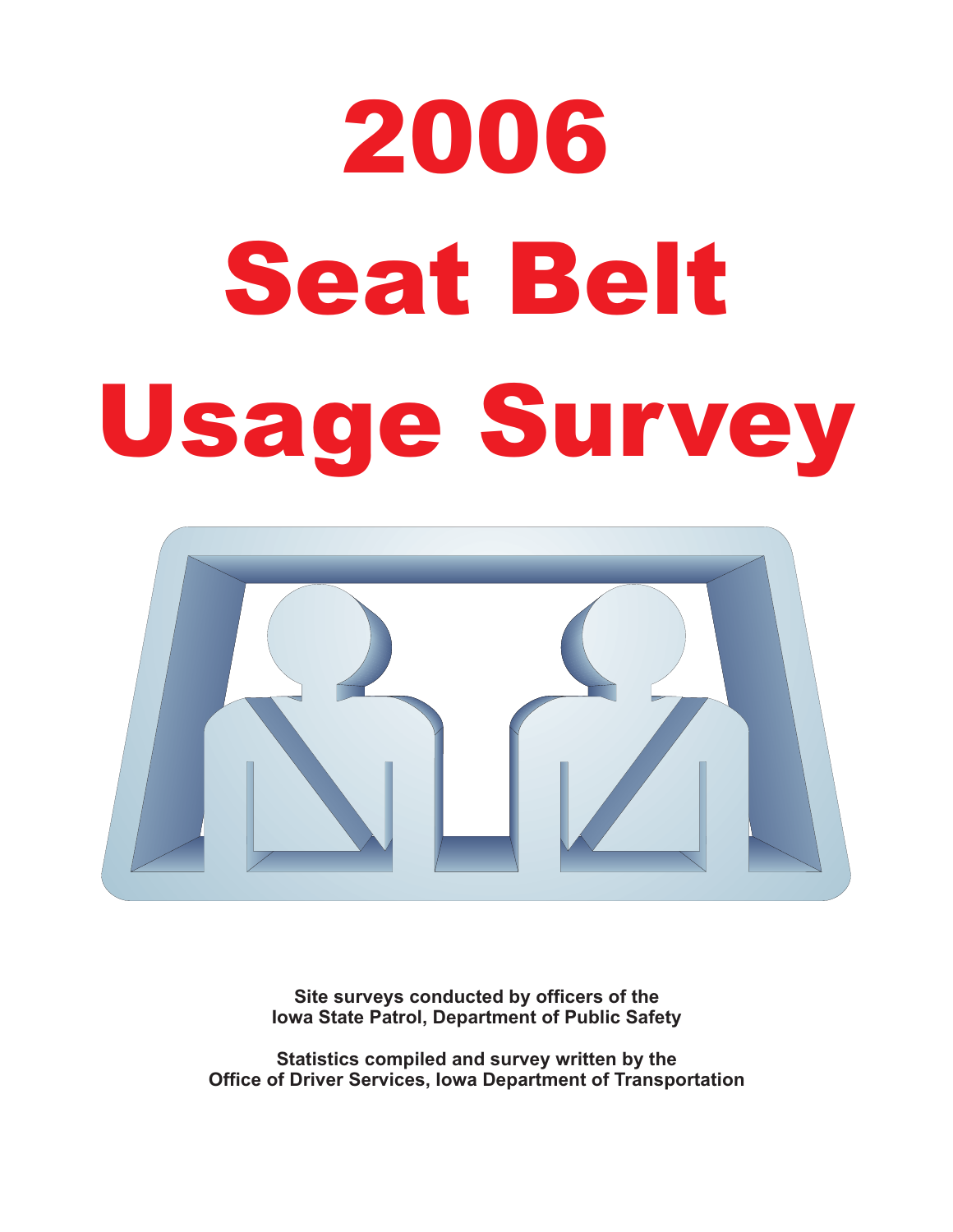## 2006 Seat Belt Usage Survey List of Charts

| 1.  |  |
|-----|--|
| 2.  |  |
| 3.  |  |
| 4.  |  |
| 5.  |  |
| 6.  |  |
| 7.  |  |
| 8.  |  |
| 9.  |  |
| 10. |  |
| 11. |  |
| 12. |  |
| 13. |  |
| 14. |  |
| 15. |  |
| 16. |  |
| 17. |  |
| 18. |  |
| 19. |  |
| 20. |  |
| 21. |  |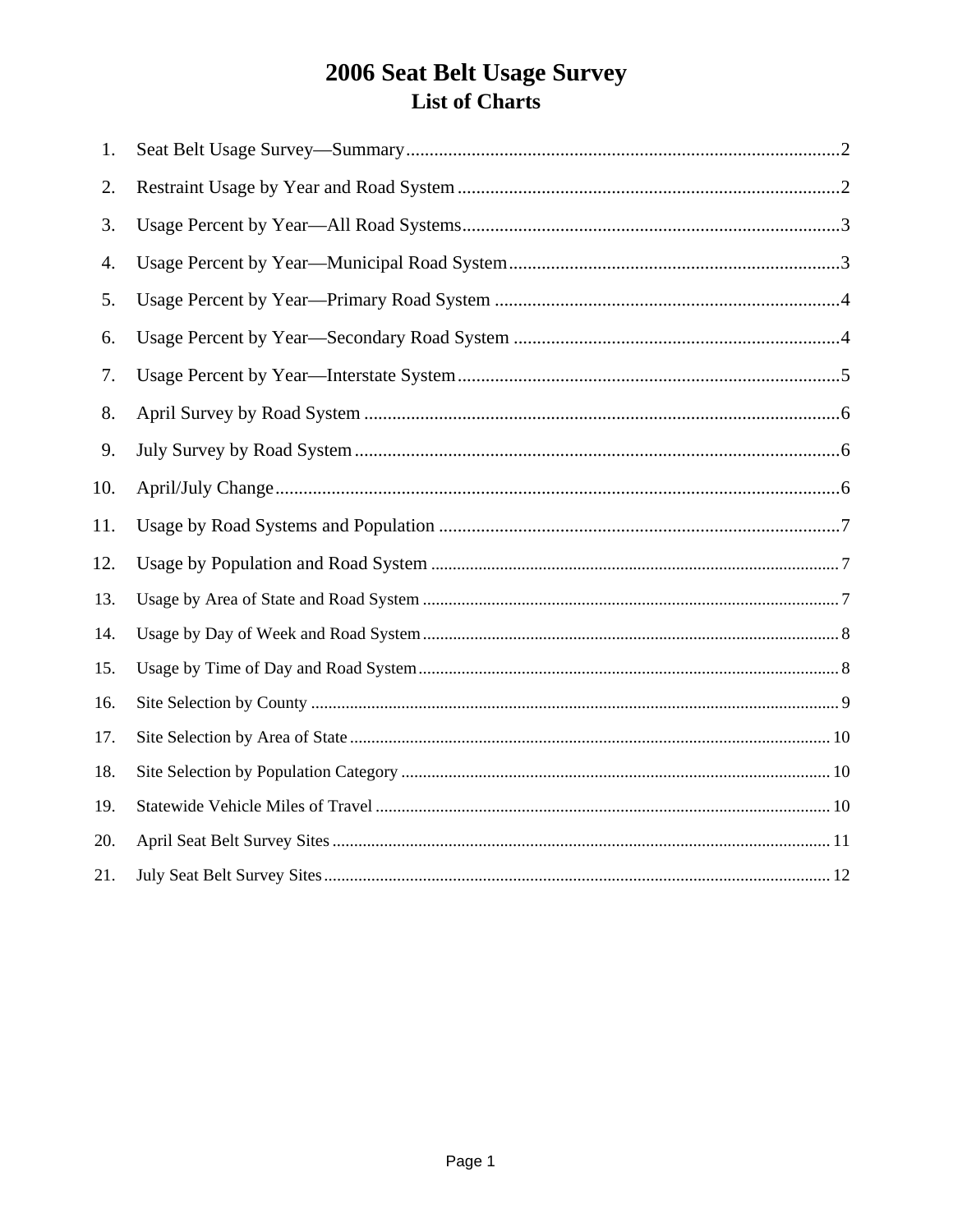## **2010 Sat Belt Usage Survey 2006 Seat Belt Usage Survey**

**Chart 1 2006 Seat Belt Usage Survey--Summary**

| <b>Road System</b> |                 | <b>April Usage</b> | <b>July Usage</b> |                 |             |            | Change   |
|--------------------|-----------------|--------------------|-------------------|-----------------|-------------|------------|----------|
|                    | <b>Observed</b> | <b>Used</b>        | Percentage        | <b>Observed</b> | <b>Used</b> | Percentage |          |
| l Statewide Total  | 13.246          | 11.709             | 88.61%            | 15.094          | 13.466      | 89.55%     | 0.94%    |
| <b>Municipal</b>   | 2.874           | 2.531              | 88.07%            | 4.025           | 3.643       | 90.51%     | 2.44%    |
| Primary            | 5.900           | 5.158              | 87.42%            | 6.889           | 6.030       | 87.53%     | 0.11%    |
| Secondary          | 2,265           | 2.028              | 89.54%            | 1.917           | 1.711       | 89.25%     | $-0.28%$ |
| <b>Interstate</b>  | 2,207           | 1.992              | 90.26%            | 2,263           | 2,082       | 92.00%     | 1.74%    |

**Est imat ed st at ewide t ot al A pril survey usage weight ed by vehicles miles of t ravel and 9 5% conf idence int ervals f or t he est imat ed variance are +/ - 0 .18 %** Estimated statewide total July survey usage weighted by vehicles miles of travel and 95% confidence intervals for the estimated variance are +/- 0.15%

| Restratific Usage by Teal and Road System |     |                     |         |                      |     |  |  |  |  |
|-------------------------------------------|-----|---------------------|---------|----------------------|-----|--|--|--|--|
| Survey                                    |     | Statewide Municipal | Primary | Secondary Interstate |     |  |  |  |  |
| 06/86                                     | 27% | 20%                 | 27%     | 24%                  | 43% |  |  |  |  |
| 09/86                                     | 46% | 34%                 | 48%     | 42%                  | 62% |  |  |  |  |
| 04/87                                     | 63% | 54%                 | 65%     | 64%                  | 69% |  |  |  |  |
| 09/87                                     | 56% | 48%                 | 56%     | 55%                  | 67% |  |  |  |  |
| 09/88                                     | 55% | 46%                 | 55%     | 52%                  | 69% |  |  |  |  |
| 09/89                                     | 59% | 49%                 | 56%     | 61%                  | 72% |  |  |  |  |
| 09/90                                     | 61% | 49%                 | 60%     | 61%                  | 76% |  |  |  |  |
| 09/91                                     | 68% | 64%                 | 64%     | 64%                  | 79% |  |  |  |  |
| 09/92                                     | 71% | 62%                 | 69%     | 71%                  | 83% |  |  |  |  |
| 09/93                                     | 73% | 59%                 | 73%     | 71%                  | 80% |  |  |  |  |
| 09/94                                     | 73% | 63%                 | 72%     | 72%                  | 82% |  |  |  |  |
| 09/95                                     | 75% | 65%                 | 75%     | 76%                  | 85% |  |  |  |  |
| 09/96                                     | 75% | 69%                 | 74%     | 71%                  | 85% |  |  |  |  |
| 11/97                                     | 75% | 69%                 | 74%     | 71%                  | 85% |  |  |  |  |
| 10/98                                     | 77% | 70%                 | 76%     | 79%                  | 84% |  |  |  |  |
| 10/99                                     | 78% | 72%                 | 78%     | 80%                  | 84% |  |  |  |  |
| 10/00                                     | 78% | 73%                 | 79%     | 77%                  | 82% |  |  |  |  |
| 10/01                                     | 81% | 76%                 | 83%     | 83%                  | 81% |  |  |  |  |
| 09/02                                     | 82% | 79%                 | 83%     | 87%                  | 81% |  |  |  |  |
| 03/03                                     | 82% | 78%                 | 86%     | 81%                  | 82% |  |  |  |  |
| 07/03                                     | 86% | 82%                 | 88%     | 83%                  | 90% |  |  |  |  |
| 04/04                                     | 84% | 79%                 | 84%     | 88%                  | 84% |  |  |  |  |
| 07/04                                     | 86% | 84%                 | 87%     | 86%                  | 88% |  |  |  |  |
| 04/05                                     | 85% | 78%                 | 87%     | 89%                  | 85% |  |  |  |  |
| 07/05                                     | 86% | 81%                 | 86%     | 87%                  | 88% |  |  |  |  |
| 04/06                                     | 89% | 87%                 | 89%     | 90%                  | 90% |  |  |  |  |
| 07/06                                     | 89% | 84%                 | 89%     | 90%                  | 92% |  |  |  |  |

| <b>Chart 2</b>                                 |  |  |  |  |  |
|------------------------------------------------|--|--|--|--|--|
| <b>Restraint Usage by Year and Road System</b> |  |  |  |  |  |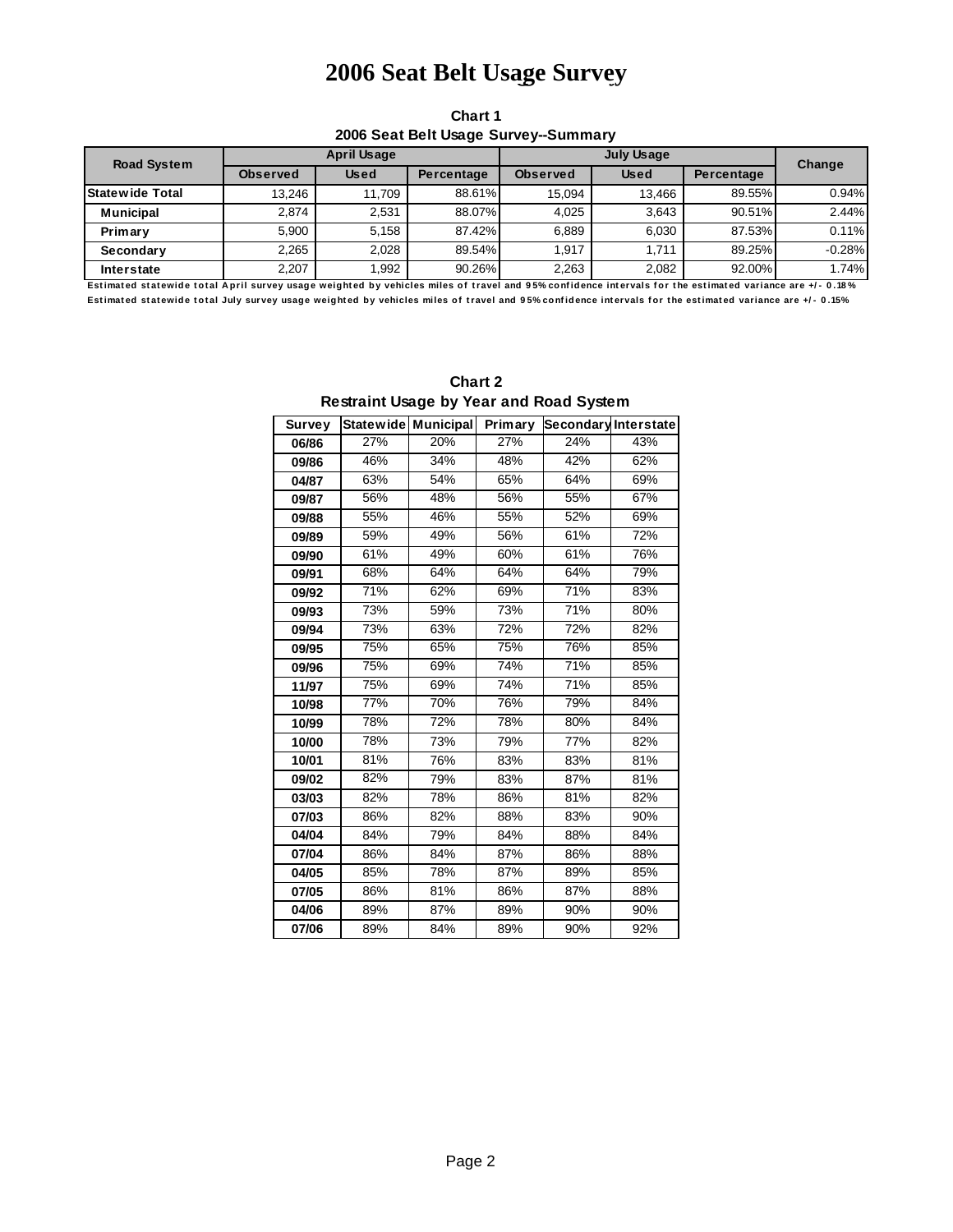

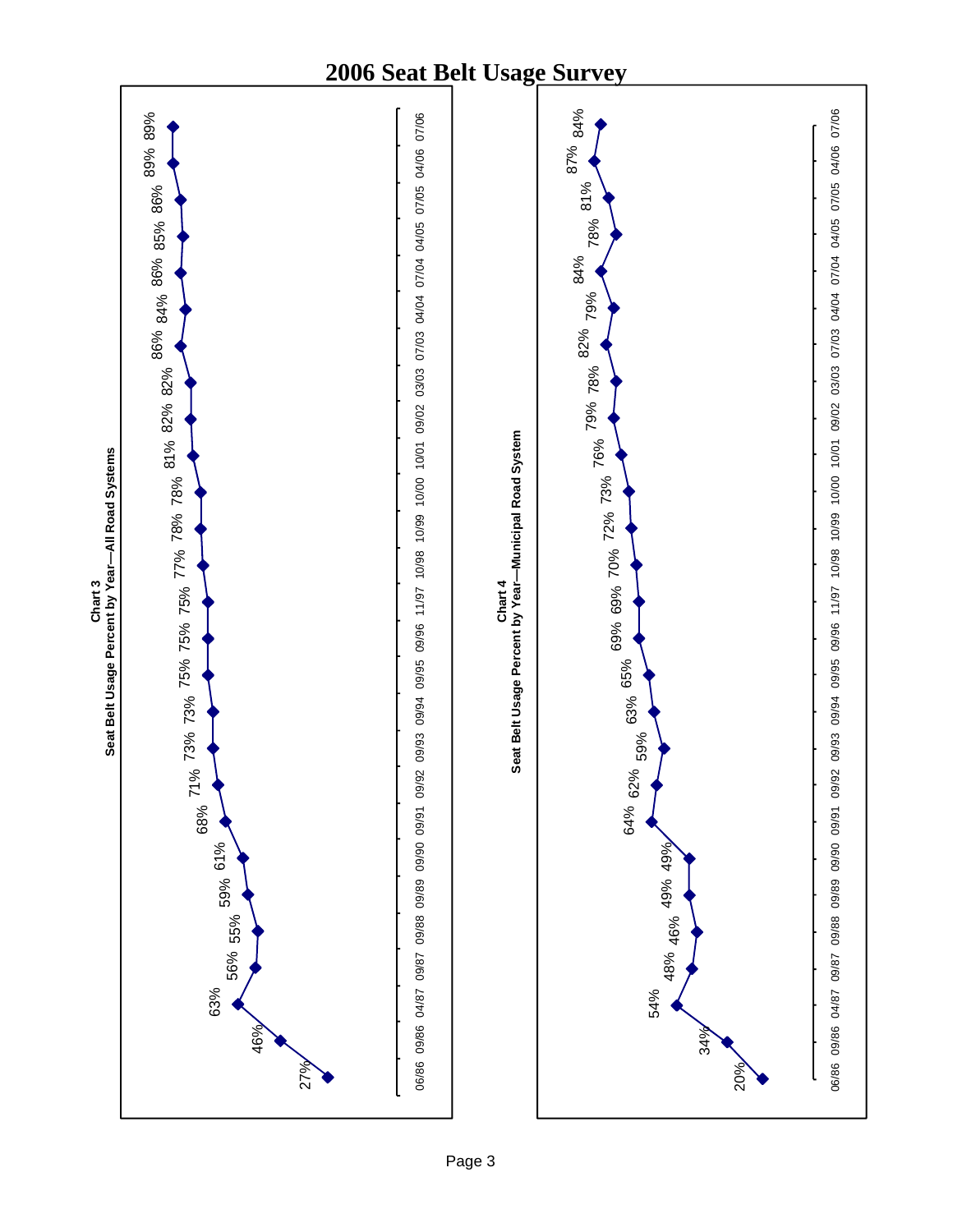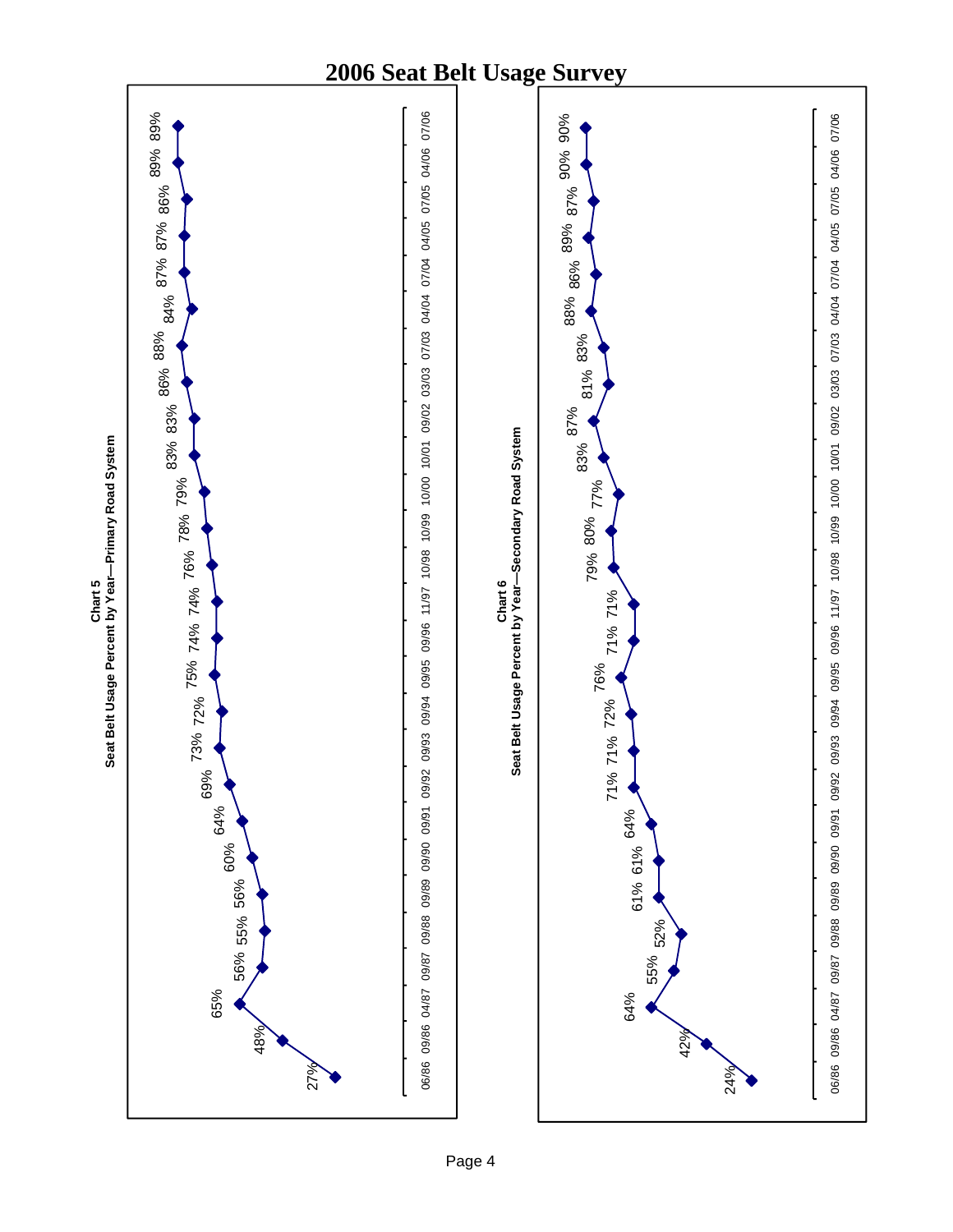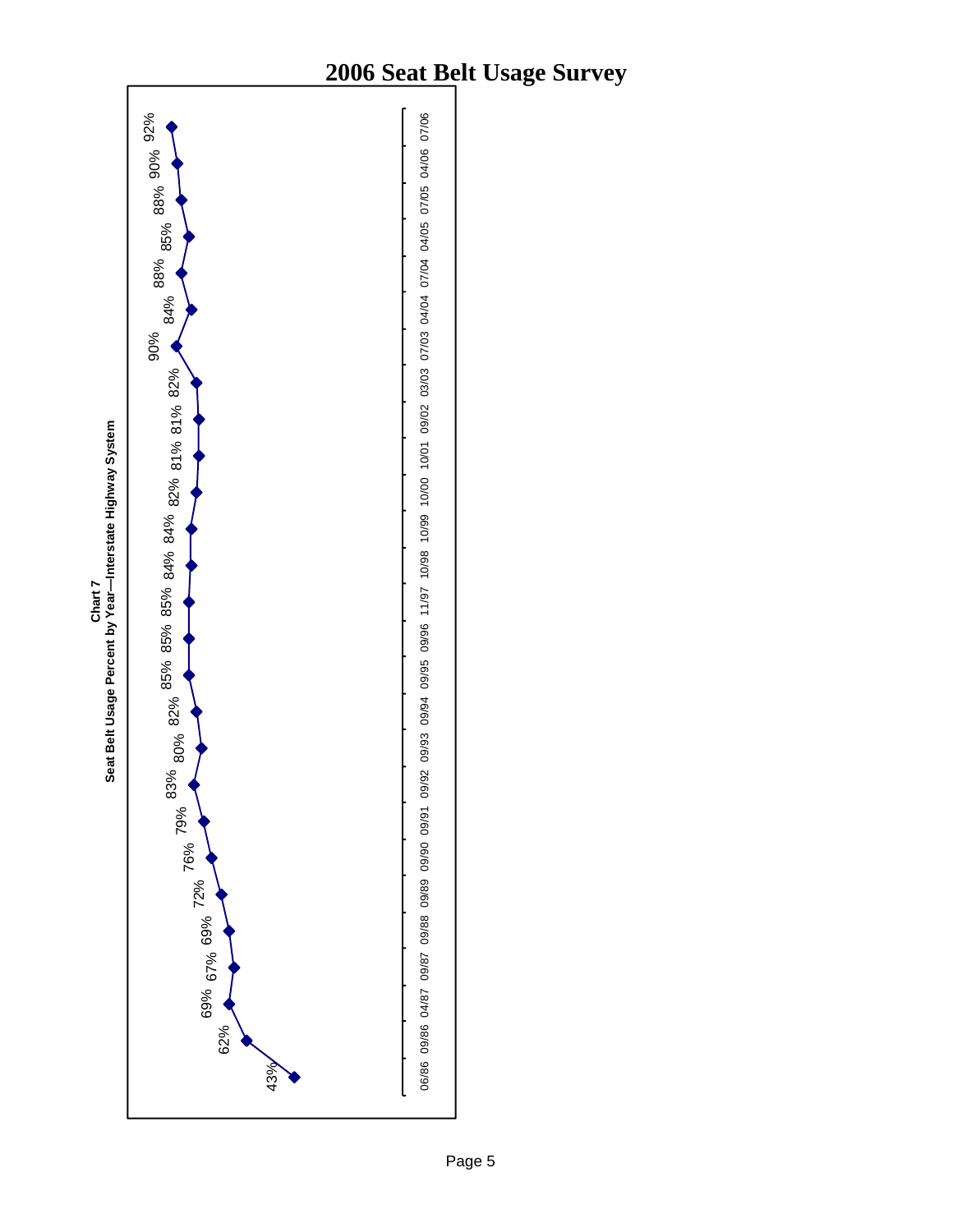**Chart 8 April Survey by Road System**

|                    | <b>Drivers</b>    |               |             |               |                 |               |        |  |
|--------------------|-------------------|---------------|-------------|---------------|-----------------|---------------|--------|--|
| <b>Road System</b> | <b>Belt</b>       |               | <b>None</b> |               | <b>Unknown</b>  |               | Total  |  |
|                    | #                 | $\frac{9}{6}$ | #           | $\frac{9}{6}$ | #               | $\frac{9}{6}$ | #      |  |
| <b>Municipal</b>   | 2,015             | 85.9%         | 257         | 11.0%         | 73              | 3.1%          | 2,345  |  |
| Primary            | 4,091             | 85.9%         | 567         | 11.9%         | 102             | 2.1%          | 4,760  |  |
| <b>Secondary</b>   | .533              | 84.7%         | 186         | 10.3%         | 90 <sub>1</sub> | 5.0%          | 1,809  |  |
| Interstate         | ,605              | 89.1%         | 167         | 9.3%          | 30 <sup>1</sup> | 1.7%          | 1,802  |  |
| Total              | 9,244             | 86.3%         | 1,177       | 11.0%         | 295             | 2.8%          | 10,716 |  |
|                    | <b>Passengers</b> |               |             |               |                 |               |        |  |
| Municipal          | 516               | 83.5%         | 86          | 13.9%         | 16 <sup>1</sup> | 2.6%          | 618    |  |
| Primary            | ,067              | 84.7%         | 175         | 13.9%         | 18              | 1.4%          | 1,260  |  |
| Secondary          | 495               | 82.5%         | 51          | 8.5%          | 54              | 9.0%          | 600    |  |
| Interstate         | 387               | 87.6%         | 48          | 10.9%         |                 | 1.6%          | 442    |  |
| Total              | 2,465             | 84.4%         | 360         | 12.3%         | 95              | 3.3%          | 2,920  |  |
|                    |                   |               |             | <b>Total</b>  |                 |               |        |  |
| <b>Municipal</b>   | 2,531             | 85.4%         | 343         | 11.6%         | 89              | 3.0%          | 2,963  |  |
| Primary            | 5,158             | 85.7%         | 742         | 12.3%         | 120             | 2.0%          | 6,020  |  |
| Secondary          | 2,028             | 84.2%         | 237         | 9.8%          | 144             | 6.0%          | 2,409  |  |
| Interstate         | .992              | 88.8%         | 215         | 9.6%          | 37              | 1.6%          | 2,244  |  |
| Total              | 11,709            | 85.9%         | 1,537       | 11.3%         | 390             | 2.9%          | 13,636 |  |

#### **Chart 9**

**July Survey by Road System**

|                    | <b>Drivers</b> |       |             |                   |                 |      |        |  |  |
|--------------------|----------------|-------|-------------|-------------------|-----------------|------|--------|--|--|
| <b>Road System</b> | <b>Belt</b>    |       | <b>None</b> |                   | <b>Unknown</b>  |      | Total  |  |  |
|                    | #              | %     | #           | %                 | #               | %    | #      |  |  |
| <b>Municipal</b>   | 2,945          | 88.7% | 279         | 8.4%              | 96              | 2.9% | 3,320  |  |  |
| Primary            | 4,538          | 85.6% | 640         | 12.1%             | 121             | 2.3% | 5,299  |  |  |
| <b>Secondary</b>   | 1,298          | 87.2% | 140         | 9.4%              | 51              | 3.4% | 1,489  |  |  |
| <b>Interstate</b>  | 1,459          | 90.7% | 131         | 8.1%              | 18              | 1.1% | 1,608  |  |  |
| Total              | 10,240         | 87.4% | 1,190       | 10.2%             | 286             | 2.4% | 11,716 |  |  |
|                    |                |       |             | <b>Passengers</b> |                 |      |        |  |  |
| <b>Municipal</b>   | 698            | 84.4% | 103         | 12.5%             | 26              | 3.1% | 827    |  |  |
| Primary            | 1,492          | 84.5% | 219         | 12.4%             | 55              | 3.1% | 1,766  |  |  |
| Secondary          | 413            | 80.7% | 66          | 12.9%             | 33              | 6.4% | 512    |  |  |
| <b>Interstate</b>  | 623            | 92.3% | 50          | 7.4%              | 2               | 0.3% | 675    |  |  |
| Total              | 3,226          | 85.3% | 438         | 11.6%             | 116             | 3.1% | 3,780  |  |  |
|                    |                |       |             | <b>Total</b>      |                 |      |        |  |  |
| <b>Municipal</b>   | 3,643          | 87.8% | 382         | 9.2%              | 122             | 2.9% | 4,147  |  |  |
| Primary            | 6,030          | 85.4% | 859         | 12.2%             | 176             | 2.5% | 7,065  |  |  |
| Secondary          | 1,711          | 85.5% | 206         | 10.3%             | 84              | 4.2% | 2,001  |  |  |
| <b>Interstate</b>  | 2,082          | 91.2% | 181         | 7.9%              | 20 <sub>1</sub> | 0.9% | 2,283  |  |  |
| Total              | 13,466         | 86.9% | 1,628       | 10.5%             | 402             | 2.6% | 15,496 |  |  |

#### **Chart 10 April/July Change**

|                    | <b>Drivers</b> |         |                |                   |                |         |        |  |
|--------------------|----------------|---------|----------------|-------------------|----------------|---------|--------|--|
| <b>Road System</b> | <b>Belt</b>    |         | <b>None</b>    |                   | <b>Unknown</b> |         | Total  |  |
|                    | #              | $\%$    | #              | $\%$              | #              | $\%$    | #      |  |
| <b>Municipal</b>   | 930            | 2.8%    | 22             | $-2.6%$           | 23             | $-0.2%$ | 975    |  |
| Primary            | 447            | $-0.3%$ | 73             | 0.2%              | 19             | 0.1%    | 539    |  |
| Secondary          | $-235$         | 2.4%    | $-46$          | $-0.9%$           | $-39$          | $-1.6%$ | $-320$ |  |
| <b>Interstate</b>  | $-146$         | 1.7%    | $-36$          | $-1.1%$           | $-12$          | $-0.5%$ | $-194$ |  |
| Total              | 996            | 1.1%    | 13             | $-0.8%$           | -9             | $-0.3%$ | 1,000  |  |
|                    |                |         |                | <b>Passengers</b> |                |         |        |  |
| <b>Municipal</b>   | 182            | 0.9%    | 17             | $-1.5%$           | 10             | 0.6%    | 209    |  |
| Primary            | 425            | $-0.2%$ | 44             | $-1.5%$           | 37             | 1.7%    | 506    |  |
| Secondary          | $-82$          | $-1.8%$ | 15             | 4.4%              | $-21$          | $-2.6%$ | $-88$  |  |
| <b>Interstate</b>  | 236            | 4.7%    | $\overline{2}$ | $-3.5%$           | -5             | $-1.3%$ | 233    |  |
| Total              | 761            | 0.9%    | 78             | $-0.7%$           | 21             | $-0.2%$ | 860    |  |
|                    |                |         |                | <b>Total</b>      |                |         |        |  |
| <b>Municipal</b>   | 1,112          | 2.4%    | 39             | $-2.4%$           | 33             | $-0.1%$ | 1,184  |  |
| Primary            | 872            | $-0.3%$ | 117            | $-0.2%$           | 56             | 0.5%    | 1,045  |  |
| Secondary          | $-317$         | 1.3%    | $-31$          | 0.5%              | -60            | $-1.8%$ | $-408$ |  |
| <b>Interstate</b>  | 90             | 2.4%    | $-34$          | $-1.7%$           | $-17$          | $-0.8%$ | 39     |  |
| Total              | 1,757          | 1.0%    | 91             | $-0.8%$           | 12             | $-0.3%$ | 1,860  |  |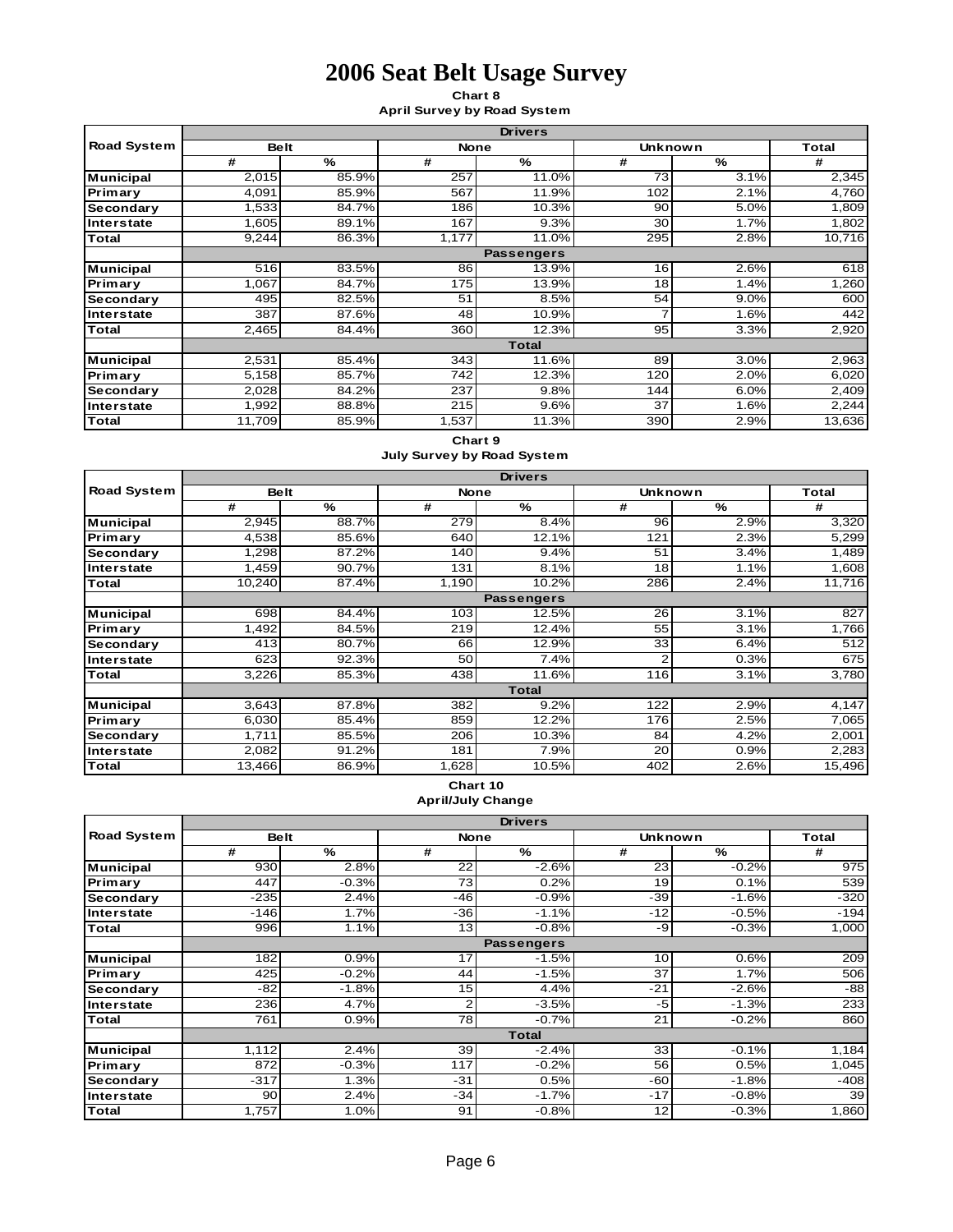|              | Chart 11                                      |              |        |                    |              |  |  |  |  |
|--------------|-----------------------------------------------|--------------|--------|--------------------|--------------|--|--|--|--|
|              | Seat Belt Usage by Road System and Population |              |        |                    |              |  |  |  |  |
|              | <b>Population and</b>                         | <b>Usage</b> |        |                    |              |  |  |  |  |
|              | <b>Road System</b>                            |              | April  |                    | July         |  |  |  |  |
| A            | Over 200,000                                  | 855          | 82.45% |                    | 1,400 91.03% |  |  |  |  |
|              | <b>Municipal</b>                              | 203          | 86.75% | 277                | 92.95%       |  |  |  |  |
|              | Primary                                       | 377          | 88.71% | 747                | 91.77%       |  |  |  |  |
|              | Secondary                                     | 175          | 68.09% | 97                 | 84.35%       |  |  |  |  |
|              | <b>Interstate</b>                             | 100          | 82.64% | 279                | 89.71%       |  |  |  |  |
| в            | 150,000 TO 199,999                            | 1.848        | 87.01% | $\overline{1,493}$ | 86.95%       |  |  |  |  |
|              | <b>Municipal</b>                              | 414          | 88.65% | 455                | 87.67%       |  |  |  |  |
|              | Primary                                       | 661          | 82.01% | 535                | 83.86%       |  |  |  |  |
|              | Secondary                                     | 77           | 77.00% | 112                | 82.96%       |  |  |  |  |
|              | <b>Interstate</b>                             | 696          | 92.68% | 391                | 92.00%       |  |  |  |  |
| C            | 75,000 TO 149,999                             | 2,361        | 90.01% | 2,020              | 90.22%       |  |  |  |  |
|              | <b>Municipal</b>                              | 383          | 89.49% | 352                | 90.72%       |  |  |  |  |
|              | Primary                                       | 1.155        | 91.09% | 927                | 90.53%       |  |  |  |  |
|              | Secondary                                     | 64           | 71.91% | 94                 | 85.45%       |  |  |  |  |
|              | <b>Interstate</b>                             | 759          | 90.57% | 647                | 90.24%       |  |  |  |  |
| D            | 25,000 TO 74,999                              | 1.981        | 82.89% | 3.010              | 90.64%       |  |  |  |  |
|              | <b>Municipal</b>                              | 348          | 75.98% | 1,198              | 92.22%       |  |  |  |  |
|              | Primary                                       | 1,005        | 84.31% | 1,073              | 86.53%       |  |  |  |  |
|              | Secondary                                     | 479          | 86.78% | 277                | 92.03%       |  |  |  |  |
|              | <b>Interstate</b>                             | 149          | 79.26% | 462                | 96.05%       |  |  |  |  |
| Е            | <b>Under 25,000</b>                           | 4,664        | 85.39% | 5.543              | 82.97%       |  |  |  |  |
|              | <b>Municipal</b>                              | 1,183        | 85.97% | 1,361              | 82.84%       |  |  |  |  |
|              | Primary                                       | 1,960        | 84.16% | 2,748              | 82.05%       |  |  |  |  |
|              | Secondary                                     | 1,233        | 87.38% | 1.131              | 84.40%       |  |  |  |  |
|              | <b>Interstate</b>                             | 288          | 83.24% | 303                | 86.82%       |  |  |  |  |
| <b>Total</b> |                                               | 11.709       | 85.87% | 13.466             | 86.90%       |  |  |  |  |
|              | <b>Municipal</b>                              | 2,531        | 85.42% | 3,643              | 87.85%       |  |  |  |  |
|              | Primary                                       | 5,158        | 85.68% | 6,030              | 85.35%       |  |  |  |  |
|              | Secondary                                     | 2,028        | 84.18% | 1,711              | 85.51%       |  |  |  |  |
|              | <b>Interstate</b>                             | 1,992        | 88.77% | 2,082              | 91.20%       |  |  |  |  |

| 0                                             | Chart 12 |         |        |         |
|-----------------------------------------------|----------|---------|--------|---------|
| Seat Belt Usage by Population and Road System |          |         |        |         |
| <b>Population and</b>                         |          | Usage   |        |         |
| <b>Road System</b>                            |          | April   |        | July    |
| <b>Municipal</b>                              | 2.526    | 164.77% | 3,656  | 147.06% |
| Over 200,000                                  | 96       | 88.07%  | 282    | 90.68%  |
| 150,000 to 199,999                            | 414      | 88.65%  | 455    | 87.67%  |
| 75,000 to 149,999                             | 383      | 89.49%  | 352    | 90.72%  |
| 25,000 to 74,999                              | 450      | 85.07%  | 1,206  | 95.11%  |
| <b>Under 25,000</b>                           | 1,183    | 85.97%  | 1,361  | 82.84%  |
| Primary                                       | 5,267    | 85.67%  | 6,013  | 85.35%  |
| Over 200,000                                  | 315      | 88.98%  | 624    | 92.04%  |
| 150,000 to 199.999                            | 661      | 82.01%  | 535    | 83.86%  |
| 75,000 to 149,999                             | 1,155    | 91.09%  | 927    | 90.53%  |
| 25,000 to 74,999                              | 1,176    | 84.54%  | 1,179  | 86.95%  |
| <b>Under 25,000</b>                           | 1,960    | 84.16%  | 2,748  | 82.05%  |
| Secondary                                     | 1,924    | 82.40%  | 1.715  | 84.11%  |
| Over 200,000                                  | 242      | 63.35%  | 207    | 76.95%  |
| 150,000 to 199,999                            | 77       | 77.00%  | 112    | 82.96%  |
| 75,000 to 149,999                             | 64       | 71.91%  | 94     | 85.45%  |
| 25,000 to 74,999                              | 308      | 87.25%  | 171    | 92.43%  |
| <b>Under 25,000</b>                           | 1,233    | 87.38%  | 1,131  | 84.40%  |
| <b>Interstate</b>                             | 1,992    | 88.77%  | 2,082  | 91.20%  |
| Over 200,000                                  | 100      | 82.64%  | 279    | 89.71%  |
| 150,000 to 199,999                            | 696      | 92.68%  | 391    | 92.00%  |
| 75,000 to 149,999                             | 759      | 90.57%  | 647    | 90.24%  |
| 25,000 to 74,999                              | 149      | 79.26%  | 462    | 96.05%  |
| <b>Under 25,000</b>                           | 288      | 83.24%  | 303    | 86.82%  |
| Total                                         | 11,709   | 85.87%  | 13,466 | 86.90%  |
| Over 200,000                                  | 753      | 77.95%  | 1,392  | 88.72%  |
| 150,000 to 199,999                            | 1,848    | 87.01%  | 1,493  | 86.95%  |
| 75,000 to 149,999                             | 2,361    | 90.01%  | 2,020  | 90.22%  |
| 25,000 to 74,999                              | 2,083    | 84.64%  | 3,018  | 91.73%  |
| <b>Under 25,000</b>                           | 4,664    | 85.39%  | 5,543  | 82.97%  |

| Seat Usage by Area of State and Road System |        |              |        |          |  |  |
|---------------------------------------------|--------|--------------|--------|----------|--|--|
| Area of State and                           |        | <b>Usage</b> |        |          |  |  |
| <b>Road System</b>                          |        | April        | July   |          |  |  |
| <b>Northeast</b>                            | 2,660  | 88.28%       | 2.743  | 88.54%   |  |  |
| <b>Municipal</b>                            | 136    | 86.62%       | 569    | 95.31%   |  |  |
| Primary                                     | 2,114  | 88.53%       | 1.570  | 87.56%   |  |  |
| Secondary                                   | 168    | 84.85%       | 222    | 90.98%   |  |  |
| <b>Interstate</b>                           | 242    | 89.63%       | 382    | 82.33%   |  |  |
| <b>Northwest</b>                            | 3.183  | 85.56%       | 2,808  | 87.15%   |  |  |
| <b>Municipal</b>                            | 671    | 80.75%       | 553    | 87.64%   |  |  |
| Primary                                     | 747    | 86.36%       | 571    | 86.78%   |  |  |
| Secondary                                   | 415    | 82.02%       | 555    | 85.52%   |  |  |
| <b>Interstate</b>                           | 1.350  | 88.93%       | 1.129  | 87.93%   |  |  |
| <b>Southeast</b>                            | 2,265  | 85.31%       | 2,857  | 85.41%   |  |  |
| <b>Municipal</b>                            | 778    | 84.20%       | 812    | 84.15%   |  |  |
| Primary                                     | 577    | 81.38%       | 1.069  | 85.25%   |  |  |
| Secondary                                   | 910    | 89.04%       | 976    | 86.68%   |  |  |
| <b>Interstate</b>                           | 0      | $0.00\%$     | 0      | $0.00\%$ |  |  |
| Southwest                                   | 3.601  | 84.77%       | 5,058  | 86.74%   |  |  |
| Municipal                                   | 816    | 88.99%       | 1.186  | 85.94%   |  |  |
| Primary                                     | 2.171  | 84.94%       | 2.714  | 88.72%   |  |  |
| Secondary                                   | 471    | 79.29%       | 650    | 76.47%   |  |  |
| <b>Interstate</b>                           | 143    | 79.01%       | 508    | 93.73%   |  |  |
| Total                                       | 11.709 | 85.87%       | 13,466 | 86.90%   |  |  |
| Municipal                                   | 2.401  | 84.87%       | 3,120  | 87.32%   |  |  |
| Primary                                     | 5,609  | 86.05%       | 5.924  | 87.58%   |  |  |
| Secondary                                   | 1.964  | 84.66%       | 2.403  | 83.76%   |  |  |
| <b>Interstate</b>                           | 1,735  | 88.12%       | 2,019  | 88.17%   |  |  |

| Chart 13                                    |       |  |  |  |  |  |
|---------------------------------------------|-------|--|--|--|--|--|
| Seat Usage by Area of State and Road System |       |  |  |  |  |  |
| rea of State and                            | Usage |  |  |  |  |  |
|                                             |       |  |  |  |  |  |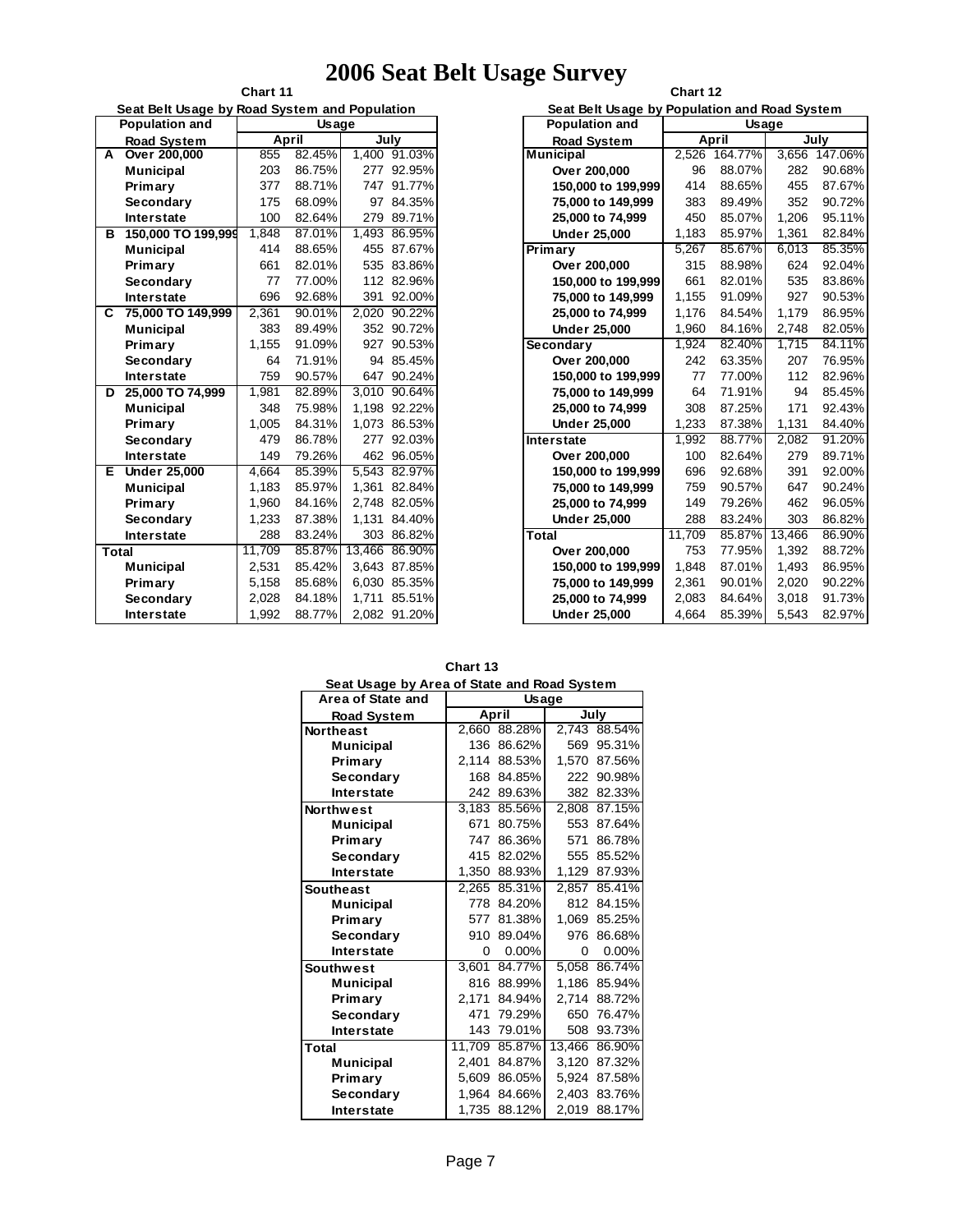| Seat Belt Usage by Day of Week and Road System |              |        |        |              |  |  |
|------------------------------------------------|--------------|--------|--------|--------------|--|--|
| Day of Week and                                | <b>Usage</b> |        |        |              |  |  |
| <b>Road System</b>                             |              | April  |        | July         |  |  |
| Sunday                                         | 1.836        | 86.16% | 2.803  | 89.81%       |  |  |
| <b>Municipal</b>                               | 225          | 83.33% | 407    | 93.35%       |  |  |
| Primary                                        | 1,399        | 86.73% | 1,996  | 90.11%       |  |  |
| Secondary                                      | 184          | 86.79% | 320    | 86.49%       |  |  |
| <b>Interstate</b>                              | 28           | 77.78% | 80     | 80.00%       |  |  |
| Monday                                         | 2.398        | 85.95% | 2.249  | 87.07%       |  |  |
| <b>Municipal</b>                               | 567          | 85.39% | 498    | 86.76%       |  |  |
| Primary                                        | 755          | 84.93% | 649    | 85.28%       |  |  |
| Secondary                                      | 623          | 86.17% | 588    | 88.29%       |  |  |
| <b>Interstate</b>                              | 453          | 88.13% | 514    | 88.32%       |  |  |
| <b>Tuesday</b>                                 | 1.019        | 83.80% | 1,397  | 87.86%       |  |  |
| <b>Municipal</b>                               | 224          | 76.19% | 306    | 78.46%       |  |  |
| Primary                                        | 652          | 86.02% | 603    | 90.54%       |  |  |
| Secondary                                      | 66           | 86.84% | 242    | 90.64%       |  |  |
| <b>Interstate</b>                              | 77           | 87.50% | 246    | 92.13%       |  |  |
| Wednesday                                      | 2,955        | 87.61% | 3,273  | 87.54%       |  |  |
| <b>Municipal</b>                               | 946          | 90.44% | 1.368  | 90.36%       |  |  |
| Primary                                        | 1,203        | 83.77% | 1,070  | 86.57%       |  |  |
| Secondary                                      | 383          | 87.24% | 537    | 88.91%       |  |  |
| Interstate                                     | 423          | 93.58% | 298    | 77.40%       |  |  |
| <b>Thursday</b>                                | 934          | 88.70% | 604    | 83.77%       |  |  |
| <b>Municipal</b>                               | 0            | 0.00%  | 0      | 0.00%        |  |  |
| Primary                                        | 608          | 87.99% | 424    | 82.81%       |  |  |
| Secondary                                      | 0            | 0.00%  | 0      | 0.00%        |  |  |
| <b>Interstate</b>                              | 326          | 90.06% | 180    | 86.12%       |  |  |
| Friday                                         | 1.131        | 88.29% | 1.094  | 84.81%       |  |  |
| <b>Municipal</b>                               | 259          | 88.40% | 435    | 81.77%       |  |  |
| Primary                                        | 543          | 90.20% | 440    | 89.61%       |  |  |
| Secondary                                      | 122          | 89.71% | 75     | 72.82%       |  |  |
| <b>Interstate</b>                              | 207          | 82.80% | 144    | 87.80%       |  |  |
| <b>Saturday</b>                                | 1,436        | 80.13% | 2,046  | 83.44%       |  |  |
| <b>Municipal</b>                               | 180          | 68.70% | 106    | 83.46%       |  |  |
| Primary                                        | 449          | 84.88% | 742    | 84.03%       |  |  |
| Secondary                                      | 586          | 79.84% | 641    | 74.62%       |  |  |
| <b>Interstate</b>                              | 221          | 82.77% | 557    | 95.54%       |  |  |
| <b>Total</b>                                   | 11.709       | 85.87% | 13,466 | 86.90%       |  |  |
| <b>Municipal</b>                               | 2,401        | 84.87% |        | 3,120 87.32% |  |  |
| Primary                                        | 5.609        | 86.05% | 5,924  | 87.58%       |  |  |
| Secondary                                      | 1,964        | 84.66% | 2,403  | 83.76%       |  |  |
| Interstate                                     | 1,735        | 88.12% | 2,019  | 88.17%       |  |  |

**Chart 14**

|                                                | Chart 15           |                  |              |                  |
|------------------------------------------------|--------------------|------------------|--------------|------------------|
| Seat Belt Usage by Time of Day and Road System |                    |                  |              |                  |
| Time of Day and<br><b>Road System</b>          |                    | Usage<br>April   |              | July             |
| 7 a.m. to 7:59 a.m.                            | 650                | 87.37%           |              | 699 83.61%       |
| <b>Municipal</b>                               | 87                 | 79.09%           |              | 212 89.08%       |
| Primary                                        | 51                 | 76.12%           |              | 205 74.28%       |
| Secondary                                      | 194                | 88.58%           | 152          | 87.36%           |
| <b>Interstate</b>                              | 318                | 91.38%           |              | 130 87.84%       |
| 8 a.m. to 8:59 a.m.                            | 1,420              | 83.83%           | 1,667        | 85.22%           |
| <b>Municipal</b>                               | 372                | 79.66%           |              | 444 86.55%       |
| Primary                                        | 443                | 91.15%           |              | 245 92.11%       |
| Secondary                                      | 460                | 79.31%           |              | 788 81.57%       |
| Interstate                                     | 145                | 90.06%           |              | 190 90.05%       |
| 9 a.m. to 9:59 a.m.                            | 706                | 82.77%           | 611          | 87.79%           |
| <b>Municipal</b>                               | 273                | 77.78%           | 270          | 88.82%           |
| Primary                                        | 29                 | 72.50%           | 28           | 70.00%           |
| Secondary                                      | 48                 | 75.00%           | 34           | 85.00%           |
| <b>Interstate</b>                              | 356                | 89.45%           |              | 279 89.42%       |
| 10 a.m. to 10:59 a.m.                          | 1,285              | 83.33%           | 871<br>103   | 85.81%<br>97.17% |
| <b>Municipal</b>                               | 96<br>1,189        | 80.67%<br>83.56% | 768          | 84.49%           |
| Primary<br>Secondary                           | 0                  | 0.00%            | 0            | 0.00%            |
| Interstate                                     | 0                  | $0.00\%$         | 0            | 0.00%            |
| 11 a.m. to 11:59 a.m.                          | 574                | 85.93%           |              | 943 84.88%       |
| <b>Municipal</b>                               | 0                  | $0.00\%$         | 0            | $0.00\%$         |
| Primary                                        | 314                | 85.56%           | 491          | 88.31%           |
| Secondary                                      | 204                | 85.71%           | 337          | 76.94%           |
| Interstate                                     | 56                 | 88.89%           |              | 115 98.29%       |
| 12 p.m. to 12:59 p.m.                          | 1,100              | 81.97%           |              | 1,538 82.20%     |
| <b>Municipal</b>                               | 706                | 85.37%           | 946          | 82.12%           |
| Primary                                        | 240                | 83.62%           |              | 419 84.99%       |
| Secondary                                      | 87                 | 84.47%           |              | 63 87.50%        |
| <b>Interstate</b>                              | 67                 | 53.60%           |              | 110 71.43%       |
| 1 p.m. to 1:59 p.m                             | 764                | 87.41%           |              | 809 89.20%       |
| <b>Municipal</b>                               | 195                | 80.91%           |              | 244 85.61%       |
| Primary                                        | 4                  | 66.67%           | 46           | 90.20%           |
| Secondary                                      | 0                  | $0.00\%$         | 0            | 0.00%            |
| Interstate                                     | 565                | 90.11%           | 519          | 90.89%           |
| 2 p.m. to 2:59 p.m                             | 1,680<br>280       | 86.46%<br>90.03% | 2,271<br>242 | 90.33%<br>90.30% |
| <b>Municipal</b><br>Primary                    | 620                | 85.05%           |              | 948 91.24%       |
| Secondary                                      | 208                | 85.95%           | 415          | 88.87%           |
| <b>Interstate</b>                              | 572                | 86.54%           |              | 666 90.00%       |
| 3 p.m. to 3:59 p.m                             | 379                | 91.77%           |              | 429 91.28%       |
| <b>Municipal</b>                               | 0                  | 0.00%            | 0            | 0.00%            |
| Primary                                        | 154                | 90.59%           | 363          | 94.04%           |
| Secondary                                      | 200                | 95.24%           | 41           | 82.00%           |
| Interstate                                     | 25                 | 75.76%           | 25           | 73.53%           |
| 4 p.m. to 4:59 p.m                             | $\overline{1,}177$ | 89.10%           | 1,271        | 85.82%           |
| <b>Municipal</b>                               | 357                | 92.25%           | 221          | 84.03%           |
| Primary                                        | 240                | 84.81%           | 281          | 84.38%           |
| Secondary                                      | 22                 | 95.65%           | 208          | 80.62%           |
| Interstate                                     | 558                | 88.85%           | 561          | 89.47%           |
| 5 p.m. to 5:59 p.m                             | 914<br>514         | 88.39%<br>85.24% | 604<br>497   | 86.53%<br>85.10% |
| <b>Municipal</b><br>Primary                    | 29                 | 90.63%           | 50           | 89.29%           |
| Secondary                                      | 371                | 92.98%           | 57           | 98.28%           |
| <b>Interstate</b>                              | 0                  | $0.00\%$         | 0            | $0.00\%$         |
| 6 p.m. to 6:59 p.m.                            | 1,060              | 87.75%           | 1,753        | 90.31%           |
| <b>Municipal</b>                               | 192                | 89.72%           | 198          | 90.41%           |
| Primary                                        | 462                | 90.41%           | 674          | 89.99%           |
| Secondary                                      | 276                | 83.13%           | 705          | 91.92%           |
| <b>Interstate</b>                              | 130                | 86.09%           | 176          | 85.44%           |
| Total                                          | 11,709             | 85.87%           | 13,466       | 86.90%           |
| <b>Municipal</b>                               | 3,072              | 84.63%           | 3,377        | 85.89%           |
| Primary                                        | 3,775              | 85.78%           | 4,518        | 87.66%           |
| Secondary                                      | 2,070              | 85.89%           | 2,800        | 85.11%           |
| Interstate                                     | 2,792              | 87.39%           | 2,771        | 88.81%           |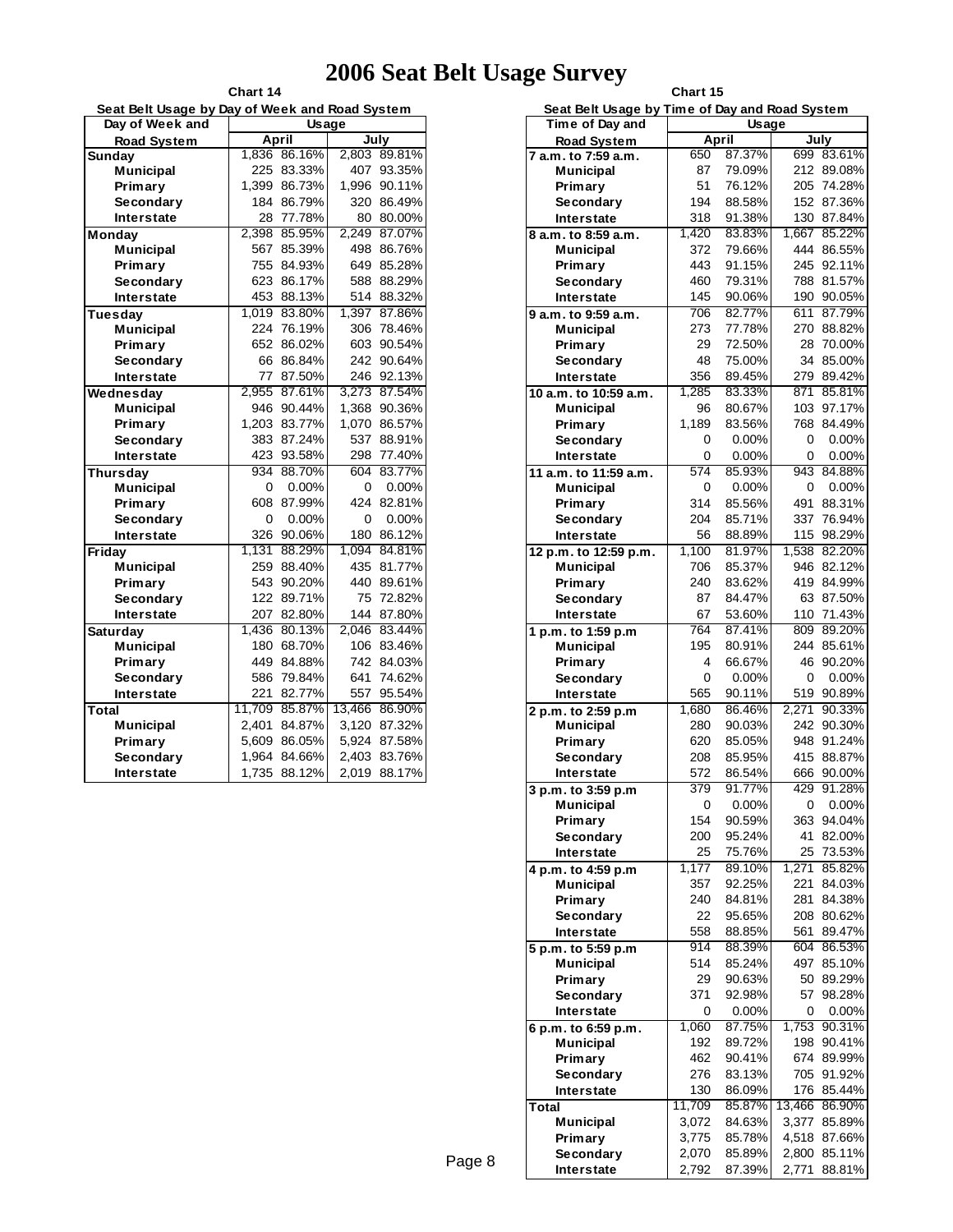**Chart 16 Site Selection by County**

| County             | Population Category |                | Area      | <b>Sites</b>   | County          | Population Category |   | Area      | <b>Sites</b>   |
|--------------------|---------------------|----------------|-----------|----------------|-----------------|---------------------|---|-----------|----------------|
| <b>Adair</b>       | 8,243               | E              | SW        |                | Jefferson       | 16,181              | E | <b>SE</b> |                |
| <b>Adams</b>       | 4.482               | E              | SW        |                | Johnson         | 111,006             | C | <b>SE</b> |                |
| Allamakee          | 14,675              | Ε              | <b>NE</b> |                | Jones           | 20,221              | E | <b>SE</b> |                |
| Appanoose          | 13,721              | E              | <b>SE</b> |                | Keokuk          | 11,400              | E | <b>SE</b> | 1              |
| Audubon            | 6,830               | Ε              | SW        |                | Kossuth         | 17,163              | E | <b>NW</b> |                |
| Benton             | 25,308              | E              | <b>NE</b> |                | Lee             | 38,052              | D | <b>SE</b> |                |
| <b>Black Hawk</b>  | 128,012             | B              | <b>NE</b> |                | Linn            | 191,701             | B | <b>NE</b> | 9              |
| Boone              | 26,224              | D              | <b>NW</b> |                | Louisa          | 12,183              | E | <b>SE</b> | 3              |
| Bremer             | 23,325              | B              | <b>NE</b> |                | Lucas           | 9,422               | E | <b>SE</b> |                |
| <b>Buchanan</b>    | 21,093              | Ε              | <b>NE</b> |                | Lyon            | 11,763              | E | <b>NW</b> |                |
| <b>Buena Vista</b> | 20,411              | E              | <b>NW</b> | 5              | Madison         | 14,019              | E | SW        |                |
| <b>Butler</b>      | 15,305              | Ε              | <b>NE</b> | 5              | Mahaska         | 22,335              | E | <b>SE</b> |                |
| Calhoun            | 11,115              | E              | <b>NW</b> |                | <b>Marion</b>   | 32,052              | D | <b>SE</b> |                |
| Carroll            | 21,421              | E              | <b>NE</b> |                | <b>Marshall</b> | 39,311              | D | <b>NE</b> |                |
| Cass               | 14,684              | E              | SW        |                | <b>Mills</b>    | 14,547              | E | SW        |                |
| Cedar              | 18,187              | E              | <b>SE</b> |                | Mitchell        | 10,874              | E | <b>NE</b> |                |
| Cerro Gordo        | 46,447              | D              | <b>NE</b> |                | Monona          | 10,020              | E | <b>NW</b> |                |
| Cherokee           | 13,035              | Ε              | <b>NW</b> |                | Monroe          | 8,016               | E | <b>SE</b> |                |
| Chickasaw          | 13,095              | E              | <b>NE</b> |                | Montgomery      | 11,771              | E | SW        |                |
| Clarke             | 9,133               | E              | SW        | $\overline{2}$ | Muscatine       | 41,722              | E | <b>SE</b> |                |
| Clay               | 17,372              | E              | <b>NW</b> | $\overline{7}$ | O'Brien         | 15,102              | E | <b>NW</b> |                |
| Clayton            | 18,678              | E              | <b>NE</b> |                | Osceola         | 7,003               | E | <b>NW</b> |                |
| Clinton            | 50,149              | D              | <b>SE</b> |                | Page            | 16,976              | E | SW        |                |
| Crawford           | 16,942              | E              | <b>NW</b> |                | Palo Alto       | 10,147              | E | <b>NW</b> |                |
| <b>Dallas</b>      | 40,750              | Α              | SW        | $\overline{2}$ | <b>Plymouth</b> | 24,849              | E | <b>NW</b> |                |
| <b>Davis</b>       | 8,541               | E              | <b>SE</b> |                | Pocahontas      | 8,662               | E | <b>NW</b> |                |
| Decatur            | 8,689               | E              | SW        | 6              | Polk            | 374,601             | Α | SW        | 9              |
| De law are         | 18,404              | E              | <b>NE</b> |                | Pottaw attami   | 87,704              | C | SW        | 12             |
| Des Moines         | 42,351              | D              | <b>SE</b> |                | Poweshiek       | 18,815              | E | <b>SE</b> |                |
| <b>Dickinson</b>   | 16,424              | E              | <b>NW</b> |                | Ringgold        | 5,469               | E | SW        |                |
| <b>Dubuque</b>     | 89,143              | C              | <b>NE</b> |                | Sac             | 11,529              | E | <b>NW</b> |                |
| Emmet              | 11,027              | E              | <b>NW</b> |                | <b>Scott</b>    | 158,668             | B | <b>SE</b> | 8              |
| Fayette            | 22,008              | D              | <b>NE</b> |                | Shelby          | 13,173              | E | SW        |                |
| Floyd              | 16.900              | E              | <b>NE</b> |                | Sioux           | 31,589              | D | <b>NW</b> |                |
| Franklin           | 10,704              | E              | <b>NE</b> | 6              | Story           | 79,981              | D | <b>NW</b> | 12             |
| Fremont            | 8,010               | E              | SW        |                | Tama            | 18,103              | E | <b>NE</b> |                |
| Greene             | 10,366              | E              | <b>NW</b> |                | Taylor          | 6,958               | E | SW        |                |
| Grundy             | 12,369              | E              | <b>NE</b> |                | Union           | 12,309              | E | SW        |                |
| Guthrie            | 11,353              | $\overline{E}$ | <b>NW</b> |                | Van Buren       | 7,809               | Ē | <b>SE</b> |                |
| <b>Ham ilton</b>   | 16,438              | E              | <b>NW</b> |                | Wapello         | 36,051              | D | <b>SE</b> | $\overline{7}$ |
| Hancock            | 12,100              | E              | <b>NW</b> |                | Warren          | 40,671              | A | SW        | $\overline{2}$ |
| <b>Hardin</b>      | 18,812              | Ε              | <b>NE</b> |                | Washington      | 20,670              | E | <b>SE</b> | 4              |
| Harrison           | 15,666              | E              | SW        |                | Wayne           | 6,730               | E | <b>SE</b> |                |
| Henry              | 20,336              | E              | <b>SE</b> |                | Webster         | 40,235              | D | <b>NW</b> |                |
| Howard             | 9,932               | E              | <b>NE</b> |                | Winnebago       | 11,723              | E | <b>NW</b> |                |
| <b>Hum boldt</b>   | 10,381              | E              | <b>NW</b> |                | Winneshiek      | 21,310              | E | <b>NE</b> |                |
| Ida                | 7,837               | E              | <b>NW</b> |                | Woodbury        | 103,877             | C | <b>NW</b> |                |
| low a              | 15,671              | E              | <b>SE</b> |                | Worth           | 7,909               | E | <b>NE</b> |                |
| Jackson            | 20,296              | E              | <b>NE</b> |                | Wright          | 14,334              | E | <b>NW</b> |                |
| Jasper             | 37,213              | D              | <b>SE</b> |                | <b>Totals</b>   | 2,926,324           |   |           | 100            |

**NOTE: Population data based on the 2000 Census**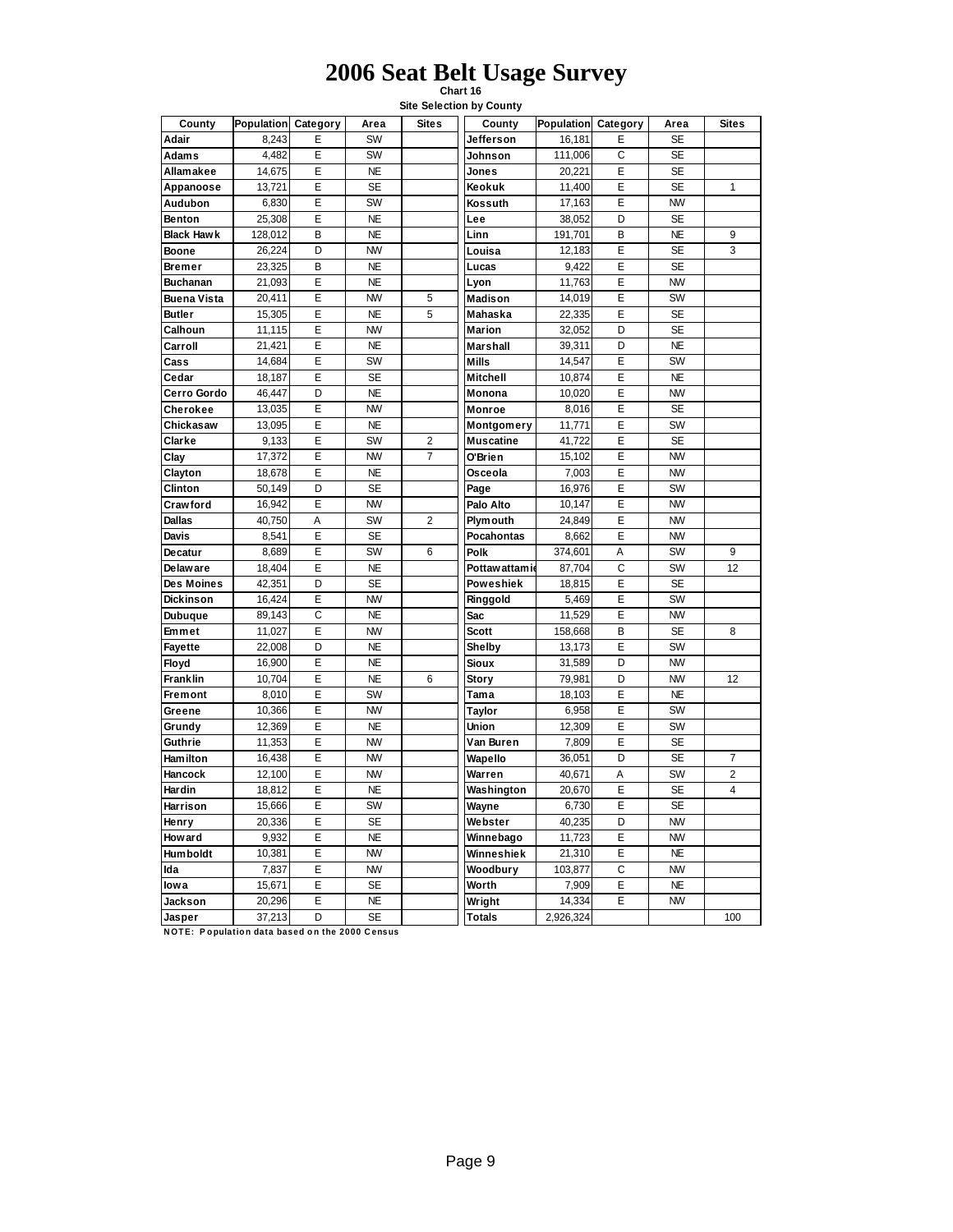#### **Chart 17 2006 Seat Belt Usage Survey**

**Site Selection by Area of State**

| <b>Area of State</b>                 | <b>Northeast</b> | Southeast       | <b>Northwest</b> | Southwest | <b>Totals</b> |
|--------------------------------------|------------------|-----------------|------------------|-----------|---------------|
| <b>INumber of Selected Sites</b>     | 20               | 23 <sub>l</sub> | 24 <sub>1</sub>  | 33        | 100           |
| <b>Number of Possible Counties</b>   | 25               | 25 <sub>l</sub> | 29 l             | <b>20</b> | 99            |
| <b>Number of Selected Counties</b>   |                  |                 |                  |           | 17            |
| Percentage of Counties Selected      | 12.00%           | 16.00%          | 10.34%           | 30.00%    | 17.17%        |
| <b>Total Population in Area</b>      | 835.135          | 777.502         | 599.002          | 714.685   | 2.926.324.00  |
| Percentage of Total State Population | 28.54%           | 26.57%          | 20.47%           | 24.42%    | 100.00%       |

**Chart 18**

**Percentage of Counties Selected** 3.00% 2.00% 1.00% 2.00% 9.00% 17.00% **Total Population in Area**  $456,022$   $501,706$   $391,730$   $521,663$   $1,055,203$  2,926,324.00 **Percentage of Total State Population 15.58% 17.14% 13.39% 17.83% 36.06% 100.00%** 

| Site Selection by Population Category |                     |                           |                            |                           |                     |       |  |  |  |
|---------------------------------------|---------------------|---------------------------|----------------------------|---------------------------|---------------------|-------|--|--|--|
| <b>Area of State</b>                  | A - Over<br>200,000 | B - 150.000<br>to 200,000 | $C - 75.000$<br>to 150,000 | $D - 25.000$<br>to 75,000 | E - Under<br>25.000 | Total |  |  |  |
| Number of Selected Sites              | 13                  |                           |                            | 19 <sup>1</sup>           | 39                  | 61    |  |  |  |
| Number of Possible Counties           |                     |                           |                            | 13                        | 75                  | 24    |  |  |  |
| Number of Selected Counties           |                     |                           |                            |                           |                     | 17    |  |  |  |

**Chart 19 2005 Statewide Vehicle Miles of Travel**

| <b>Vehicle Miles</b>   | <b>Municipal</b> | <b>Rural</b> | <b>Total</b> | Percentage |
|------------------------|------------------|--------------|--------------|------------|
| <b>Statewide Total</b> | 12,945,382       | 18,496,678   | 31,442,060   | 100.00%    |
| <b>Municipal</b>       | 6,879,077        | <b>N/A</b>   | 6,879,077    | 21.88%     |
| Primary                | 3,615,815        | 7,983,735    | 11,599,550   | 36.89%     |
| Secondary              | N/A              | 5,480,587    | 5,480,587    | 17.43%     |
| <b>Interstate</b>      | 2,450,490        | 5,032,356    | 7,482,846    | 23.80%     |

**NOTE:** Vehicle miles of travel reported in 1,000,000 and provided by the lowa Dept. of **Transportation's Office of Transportation Data**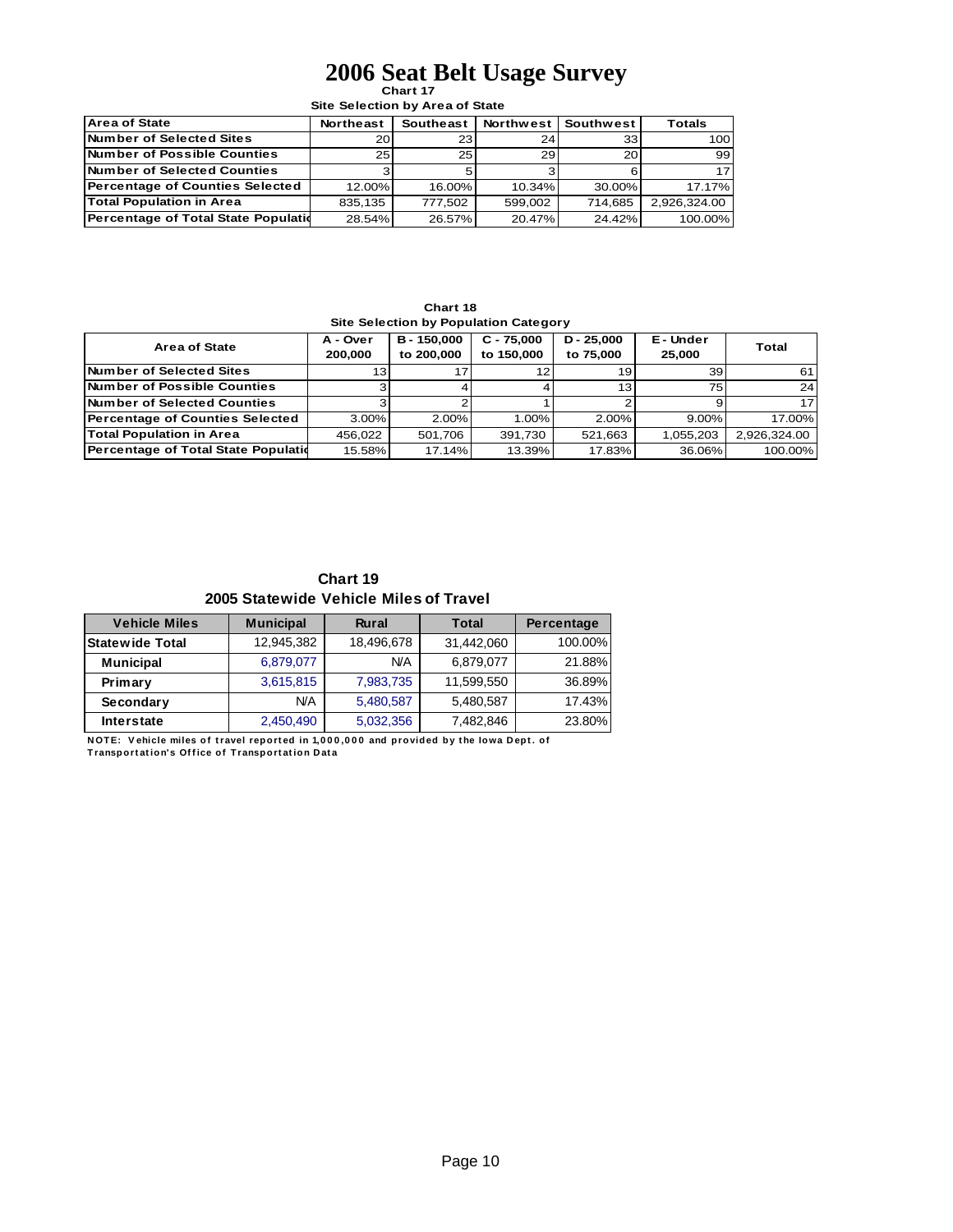# **Chart 20 2006 Seat Belt Usage Survey**

|  | -------- |                             |  |
|--|----------|-----------------------------|--|
|  |          | pril Seat Relt Survey Sites |  |

|                              |                                |                        |                          |                             |                                              | <b>April Seat Belt Survey Sites</b> |                  |                      |            |                |
|------------------------------|--------------------------------|------------------------|--------------------------|-----------------------------|----------------------------------------------|-------------------------------------|------------------|----------------------|------------|----------------|
| Νo                           | County                         | Area                   | Day                      | Time                        | Location                                     | City                                | Population       | System               | Observed   | <b>Belted</b>  |
| ำ                            | Polk                           | <b>SW</b>              | WED                      | 2 PM                        | Aurora @ Beaver                              | Des Moines                          | А                | м                    | 73         | 64             |
| $\overline{\mathbf{c}}$<br>3 | Story<br>Story                 | <b>NW</b><br><b>NW</b> | WED<br>WED               | 6 PM<br><b>PM</b><br>1      | 6th @ Grand<br>Duff Exit @ Hwy 30            | Ames<br>Ames                        | D<br>D           | м<br>P               | 198<br>71  | 171<br>62      |
| 4                            | Story                          | <b>NW</b>              | WED                      | 3<br>PM                     | E23 @ Hwy 69                                 |                                     | D                | S                    | 199        | 171            |
| 5                            | Story                          | <b>NW</b>              | THU                      | 1 PM                        | E63 @ Hwy 65                                 |                                     | D                | s                    | 103        | 87             |
| 6                            | Polk                           | SW                     | <b>SUN</b>               | 1 PM                        | 7th & Grand                                  | Des Moines                          | Α                | М                    | 125        | 67             |
| 7                            | Story                          | <b>NW</b>              | WED                      | 4 PM                        | Hwy 133 @ Hwy 30                             |                                     | D                | P                    | 5          | 5              |
| 8                            | Dallas                         | SW                     | WED                      | 5 PM                        | Hwy 141 @ Hwy 210                            |                                     | А                | P                    | 139        | 131            |
| 9                            | Polk                           | SW                     | <b>SAT</b>               | 1 PM                        | Hwy 160 @ Hwy 69                             | Ankeny                              | А                | P                    | 63         | 56             |
| 10                           | Story                          | <b>NW</b>              | WED                      | 4 PM                        | Hwy 210 @ Hwy 65                             |                                     | D                | P                    | 81         | 55             |
| 11                           | Story                          | <b>NW</b>              | THU                      | 4 PM                        | Hwy 210 @ Hwy 69                             |                                     | D                | P<br>P               | 219        | 173            |
| 12<br>13                     | Story                          | NW<br>SW               | SAT<br><b>SAT</b>        | AM<br>11<br>2<br><b>PM</b>  | Hwy 65 @ Hwy 30<br>Hwy 945 @ Hwy 931         |                                     | D<br>А           | Р                    | 389<br>68  | 337<br>56      |
| 14                           | Polk<br>Story                  | <b>NW</b>              | <b>SUN</b>               | 3<br>PM                     | I-35 Exit #123                               |                                     | D                |                      | 145        | 115            |
| 15                           | Polk                           | SW                     | SAT                      | $\overline{7}$<br>AM        | I-35 Exit #92                                |                                     | A                |                      | 70         | 62             |
| 16                           | Polk                           | SW                     | SAT                      | <b>PM</b><br>4              | I-35 Rest Area                               |                                     | Α                |                      | 19         | 16             |
| 17                           | Story                          | <b>NW</b>              | <b>SUN</b>               | 5<br>PM                     | I-35 Rest Area                               |                                     | D                |                      | 43         | 34             |
| 18                           | Dallas                         | SW                     | SAT                      | <b>PM</b><br>6              | I-80 Exit #110                               |                                     | Α                | ı                    | 14         | 11             |
| 19                           | Polk                           | SW                     | <b>SAT</b>               | <b>PM</b><br>5              | I-80 Exit # 143                              |                                     | Α                | -1                   | 18         | 11             |
| 20                           | Polk                           | SW                     | SAT                      | 9<br>AM                     | Indianola Ave @ SE 8th                       | Des Moines                          | А                | м                    | 30         | 28             |
| 21                           | Story                          | <b>NW</b>              | THU                      | 6<br>PM                     | J Ave. @ 6th                                 | Nevada                              | D                | м                    | 125        | 107            |
| 22                           | Story                          | <b>NW</b>              | WED                      | <b>PM</b><br>$\mathbf{1}$   | Main @ Clark                                 | Ames                                | D                | М                    | 28         | 22             |
| 23                           | Polk                           | SW                     | <b>SAT</b>               | 3<br><b>PM</b>              | Meredith @ Merle Hay                         | Des Moines                          | Α                | м                    | 6          | $\overline{a}$ |
| 24                           | Clarke                         | SW                     | THU                      | 8<br>AM                     | E Washington @ Main St                       | Osceola                             | Е                | M                    | 86         | 73             |
| 25                           | Decat ur                       | SW                     | FRI                      | PM<br>5                     | J 12 @ Hwy 69                                | Weldon                              | Е                | P<br>P               | 36         | 28             |
| 26<br>27                     | Warren<br>Clarke               | SW<br>SW               | WED<br>FRI               | 5<br><b>PM</b><br>3<br>PM   | Hwy 28 @ Hwy 92                              | M artensdale                        | Α<br>Е           | P                    | 84<br>з    | 72<br>3        |
| 28                           | Decat ur                       | SW                     | WED                      | з<br>PM                     | Hwy 34 @ Hwy 69<br>I-35 Exit #12             |                                     | Е                | H                    | 64         | 48             |
| 29                           | Decatur                        | sw                     | SUN                      | 9<br>AM                     | I-35 Exit #22                                |                                     | Е                | ш                    | 24         | 22             |
| 30                           | Decat ur                       | SW                     | <b>SUN</b>               | $\overline{7}$<br>AM        | J 20 @ Hwy 204                               | Garden Grove                        | Е                | s                    | 36         | 26             |
| 31                           | Decat ur                       | SW                     | SUN                      | 11<br>AM                    | J 66 @ Hwy 69                                | Davis City                          | Е                | s                    | 110        | 96             |
| 32                           | Warren                         | SW                     | <b>FRI</b>               | 1 PM                        | R 57 @ Hwy 92                                |                                     | Α                | S                    | 257        | 175            |
| 33                           | Decat ur                       | SW                     | WED                      | 1 PM                        | West Jct. Hwy 69 @ Hwy 2                     | Leon                                | Е                | P                    | 10         | 10             |
| 34                           | Pottawattamie                  | SW                     | SAT                      | 10<br>AM                    | 9th Ave. @ S 16th                            | Council Bluffs                      | C                | м                    | 30         | 27             |
| 35                           | Pottawattamie                  | SW                     | WED                      | 10<br>AM                    | A Ave & 25th St                              | Council Bluffs                      | C                | м                    | 398        | 356            |
| 36                           | Pottawattamie                  | <b>SW</b>              | <b>TUE</b>               | AM<br>9                     | Hwy 191 @ Hwy 83                             |                                     | C                | P                    | 265        | 237            |
| 37                           | Pottawattamie                  | SW                     | <b>SAT</b>               | 8<br>AM                     | Hwy 6 @ Hwy 191                              |                                     | C                | P                    | 348        | 318            |
| 38                           | Pottawattamie                  | SW                     | TUE                      | 7<br>AM                     | Hwy 6 @ Hwy 59                               |                                     | C                | P                    | 299        | 279            |
| 39                           | Pottawattamie                  | SW                     | <b>SUN</b>               | 6<br><b>PM</b>              | Hwy 83 @ Hwy 59                              |                                     | $\mathbf C$      | P                    | 195        | 176            |
| 40                           | Pottawattamie                  | SW                     | TUE                      | 11<br>AM                    | Hwy 92 @ Hwy 59                              |                                     | С                | P                    | 161        | 145            |
| 41<br>42                     | Pottawattamie                  | SW<br>SW               | <b>SUN</b>               | <b>PM</b><br>2<br>8         | $I-29$ Exit #47                              |                                     | С<br>$\mathbf C$ | $\blacksquare$<br>J. | 111        | 101            |
| 43                           | Pottawattamie<br>Pottawattamie | sw                     | WED<br>SAT               | AM<br><b>PM</b><br>12       | I-80 Exit #40<br>I-80 Rest Area              |                                     | C                | -1                   | 416<br>311 | 378<br>280     |
| 44                           | Pottawattamie                  | sw                     | SUN                      | 4 PM                        | L 55 @ Hwy 6                                 |                                     | C                | s                    | 40         | 25             |
| 45                           | Pottawattamie                  | SW                     | WED                      | 12<br><b>PM</b>             | M 16 @ Hwy 92                                |                                     | C                | s                    | 49         | 39             |
| 46                           | Buena Vista                    | <b>NW</b>              | WED                      | 9<br>AM                     | C 49 @ Hwy 71                                |                                     | Е                | s                    | 331        | 308            |
| 47                           | Buena Vista                    | <b>NW</b>              | TUE                      | 9<br>AM                     | Hwy 110 @ Hwy 7                              |                                     | Е                | $\mathsf P$          | 161        | 127            |
| 48                           | Buena Vista                    | <b>NW</b>              | TUE                      | 7<br>AM                     | Hwy 7 @ Hwy 71                               |                                     | Е                | P                    | 435        | 345            |
| 49                           | Buena Vista                    | <b>NW</b>              | TUE                      | AM<br>11                    | Hwy 7 @ Hwy 71                               |                                     | Е                | P                    | 198        | 174            |
| 50                           | Buena Vista                    | <b>NW</b>              | WED                      | 11<br>AM                    | Lake @ Third                                 | Storm Lake                          | Е                | м                    | 439        | 411            |
| 51                           | Clay                           | NW                     | THU                      | 2<br>PM                     | 4th @ Grand                                  | Spencer                             | Е                | М                    | 134        | 98             |
| 52                           | Clay                           | <b>NW</b>              | THU                      | 4<br>PM                     | B 53 @ Hwy 71                                |                                     | Е                | s                    | 136        | 122            |
| 53                           | Clay                           | <b>NW</b>              | <b>SUN</b>               | 7 AM                        | Grand @ 18th                                 | Spencer                             | Е                | м                    | 59         | 43             |
| 54                           | Clay                           | <b>NW</b>              | WED                      | 9<br>AM                     | Hwy 10 @ Hwy 71                              |                                     | Е                | P                    | 40         | 36             |
| 55<br>56                     | Clay                           | <b>NW</b><br><b>NW</b> | SUN<br>THU               | 7<br>AM<br>6<br><b>PM</b>   | Hwy 18 @ Hwy 71<br>Hwy 240 @ Hwy 71          |                                     | Е<br>Е           | P<br>P               | 27<br>350  | 23<br>289      |
| 57                           | Clay<br>Clay                   | <b>NW</b>              | <b>SUN</b>               | 9<br>AM                     | N 14 @ Hwy 18                                |                                     | Е                | S                    | 425        | 354            |
| 58                           | Franklin                       | <b>NE</b>              | <b>MON</b>               | $\overline{4}$<br><b>PM</b> | 1st @ 1st Ave                                | Hampton                             | Е                | M                    | 162        | 136            |
| 59                           | Franklin                       | NE                     | <b>MON</b>               | 10<br>AM                    | C 25 @ Hwy 65                                |                                     | Е                | S                    | 219        | 194            |
| 60                           | <b>Butler</b>                  | <b>NE</b>              | SAT                      | 5<br>PM                     | C 55 @ Hwy 14                                |                                     | Е                | S                    | 34         | 32             |
| 61                           | Franklin                       | <b>NE</b>              | <b>FRI</b>               | 8 AM                        | Hwy 107 @ Hwy 3                              |                                     | Ε                | P                    | 135        | 116            |
| 62                           | <b>Butler</b>                  | <b>NE</b>              | SAT                      | 1 PM                        | Hwy 14 @ Hwy 20                              |                                     | Е                | P                    | 172        | 154            |
| 63                           | Butler                         | NE                     | <b>MON</b>               | 8<br>AM                     | Hwy 14 @ Hwy 3                               |                                     | Е                | P                    | 101        | 89             |
| 64                           | Butler                         | NE                     | FRI                      | 10<br>AM                    | Hwy 188 @ Hwy 3                              |                                     | Ε                | P                    | 213        | 178            |
| 65                           | Franklin                       | <b>NE</b>              | <b>MON</b>               | 2<br><b>PM</b>              | Hwy 65 @ Hwy 3                               |                                     | Е                | Р                    | 97         | 81             |
| 66                           | Franklin                       | <b>NE</b>              | <b>SAT</b>               | з<br><b>PM</b>              | I-35 Exit #165                               |                                     | Е                |                      | 141        | 118            |
| 67                           | Franklin                       | <b>NE</b>              | <b>MON</b>               | 6<br><b>PM</b>              | I-35 Exit #170                               |                                     | Е<br>Е           |                      | 117        | 100            |
| 68                           | Butler<br>69 Linn              | NE<br>NE               | FRI<br>WED               | PM<br>12<br>7<br>AM         | Main @ Railroad<br>8th Ave @ 2nd             | Allison<br>Cedar Rapids             | в                | м<br>м               | 241<br>384 | 195<br>341     |
| 70                           | Linn                           | <b>NE</b>              | WED                      | 9 AM                        | E 34 @ Hwy 13                                |                                     | в                | S                    | 33         | 25             |
| 71                           | Linn                           | <b>NE</b>              | WED                      | 11 AM                       | E 70 @ Hwy 151                               |                                     | в                | S                    | 63         | 49             |
| 72                           | Linn                           | NE                     | FRI                      | 10<br>AM                    | First Ave @ 29th                             | Cedar Rapids                        | в                | м                    | 48         | 45             |
| 73                           | Linn                           | <b>NE</b>              | <b>FRI</b>               | 8<br>AM                     | Hwy 1 @ Hwy 30                               |                                     | в                | P                    | 18         | 16             |
| 74                           | Linn                           | <b>NE</b>              | SAT                      | 12<br>PM                    | Hwy 13 @ Hwy 151                             |                                     | в                | P                    | 279        | 232            |
| 75                           | Linn                           | <b>NE</b>              | <b>SAT</b>               | 8<br>AM                     | Hwy 30 @ Hwy 1                               |                                     | в                | P                    | 66         | 53             |
| 76                           | Linn                           | <b>NE</b>              | SAT                      | 10<br>AM                    | I-380 Mile Marker 13                         |                                     | B                | $\mathbf{I}$         | 108        | 95             |
| 77                           | Linn                           | <b>NE</b>              | <b>FRI</b>               | 12<br>PM                    | I-380 Mile Marker 25                         |                                     | B                | $\mathbf{I}$         | 399        | 371            |
| 78                           | Scott                          | <b>SE</b>              | SUN                      | 9<br>AM                     | F 55 Exit @ Hwy 61                           |                                     | в                | P                    | 151        | 140            |
| 79                           | Scott                          | <b>SE</b>              | <b>SUN</b>               | 11 AM                       | Hwy 61 @ Hwy 22 Ramp                         |                                     | в                | P                    | 65         | 56             |
| 80                           | Scott                          | <b>SE</b>              | FRI                      | PM 0                        | I-280 Hwy 61 Exit                            |                                     | в                | -1<br>J.             | 34         | 30             |
| 81<br>82                     | Scott<br>Scott                 | <b>SE</b><br><b>SE</b> | SUN<br><b>MON</b>        | 7 AM<br>12<br>PM            | I-80 Exit #284 (Y40)<br>Kimberly @ Harrison  | Davenport                           | в<br>в           | м                    | 210<br>22  | 200<br>16      |
| 83                           | Scott                          | <b>SE</b>              | FRI                      | 1<br>PM                     | Locust @ Brady                               | Davenport                           | в                | м                    | 13         | 12             |
| 84                           | Scott                          | <b>SE</b>              | <b>FRI</b>               | 5<br>PM                     | Long Grove Exit @ Hwy 61                     |                                     | в                | P                    | 227        | 164            |
| 85                           | Scott                          | <b>SE</b>              | <b>MON</b>               | 10<br>AM                    | Y 48 @ Hwy 61                                |                                     | в                | S                    | 4          | 3              |
| 86                           | Washington                     | SE                     | <b>SUN</b>               | 3<br>PM                     | East 7th @ North 4th                         | Washington                          | E                | м                    | 125        | 116            |
| 87                           | Washington                     | <b>SE</b>              | <b>SUN</b>               | PM<br>5                     | G6W @ Hwy 92                                 |                                     | Е                | s                    | 36         | 32             |
| 88                           | Washington                     | <b>SE</b>              | <b>MON</b>               | 11 AM                       | Hwy 1 @ Hwy 92                               |                                     | Ε                | P                    | 48         | 40             |
| 89                           | Washington                     | <b>SE</b>              | TUE                      | <b>PM</b><br>6              | Hwy 218 Ramp @ Hwy 92                        |                                     | Е                | P                    | 169        | 143            |
| 90                           | Louisa                         | <b>SE</b>              | TUE                      | 2<br>PM                     | Hwy 92 @ Hwy 61                              |                                     | Е                | P                    | 134        | 124            |
| 91                           | Louisa                         | <b>SE</b>              | <b>SUN</b>               | <b>PM</b><br>1              | South 4th @ Washington                       | Wapello                             | Е                | м                    | 36         | 30             |
| 92                           | Louisa                         | <b>SE</b>              | TUE                      | $\overline{4}$<br><b>PM</b> | X 43 @ Hwy 92                                |                                     | Ε                | s                    | 84         | 69             |
| 93                           | Wapello                        | <b>SE</b>              | <b>FRI</b>               | 9<br>AM                     | Church @ Richmond                            | Ottumwa                             | D                | м<br>P               | 107        | 88             |
| 94<br>95                     | Wapello<br>Wapello             | <b>SE</b><br><b>SE</b> | <b>FRI</b><br><b>MON</b> | 7<br>AM<br>2<br>PM          | East Jct. Hwy 34 @ Hwy 63<br>Hwy 137@ Hwy 63 |                                     | D<br>D           | P                    | 28<br>266  | 25<br>249      |
| 96                           | Keokuk                         | <b>SE</b>              | <b>FRI</b>               | 11 AM                       | Hwy 149 @ Hwy 23                             |                                     | D                | P                    | 32         | 29             |
| 97                           | Wapello                        | <b>SE</b>              | TUE                      | PM<br>6                     | Hwy 16 @ Hwy 34                              |                                     | D                | P                    | 172        | 132            |
| 98                           | Wapello                        | <b>SE</b>              | TUE                      | 2<br><b>PM</b>              | T 61 @ Hwy 34                                |                                     | D                | s                    | 153        | 141            |
| 99                           | Wapello                        | <b>SE</b>              | TUE                      | 4<br>PM                     | V 37 (College St) @ Hwy 34 Agency            |                                     | D                | s                    | 97         | 80             |
|                              | 100 Wapello                    | <b>SE</b>              | <b>MON</b>               | 4 PM                        | Wapello St @ Albia Rd                        | Ottumwa                             | Е                | м                    | 94         | 81             |
|                              |                                |                        |                          |                             |                                              |                                     |                  |                      | 13,636     | 11,709         |